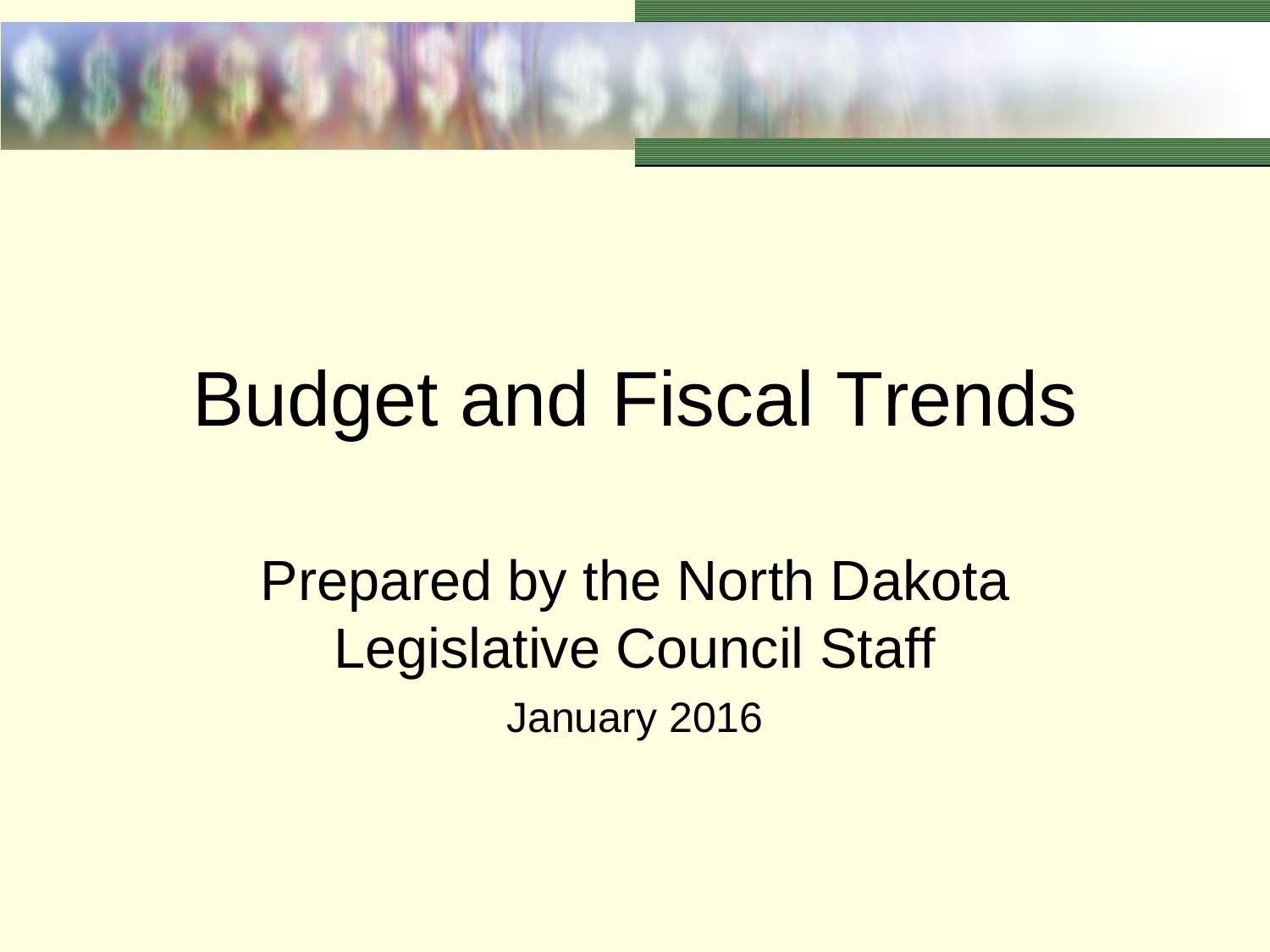## General Fund Revenues – Beginning Balance, Ongoing Revenues, and Transfers

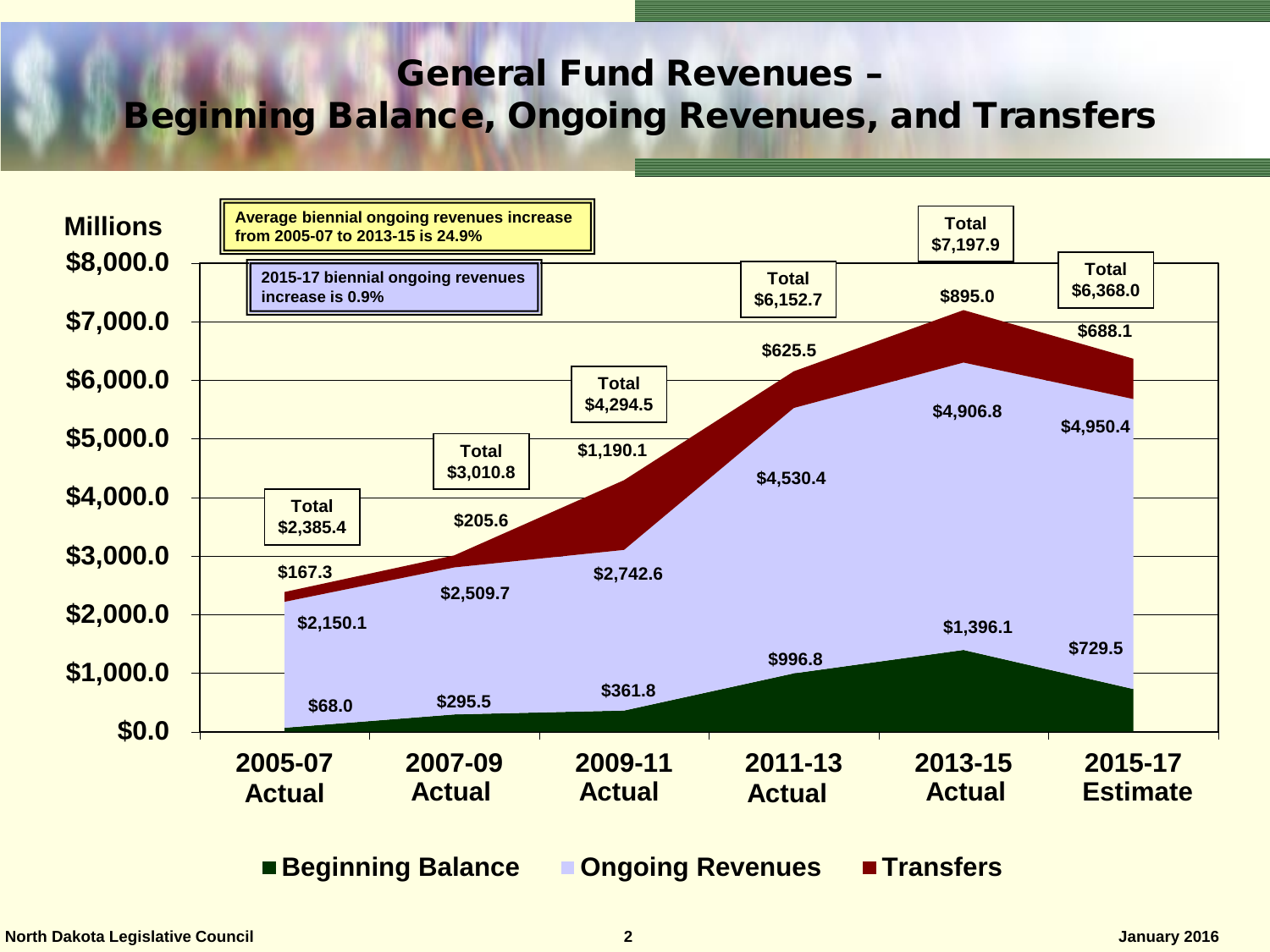#### General Fund Revenues – Major Revenue Types

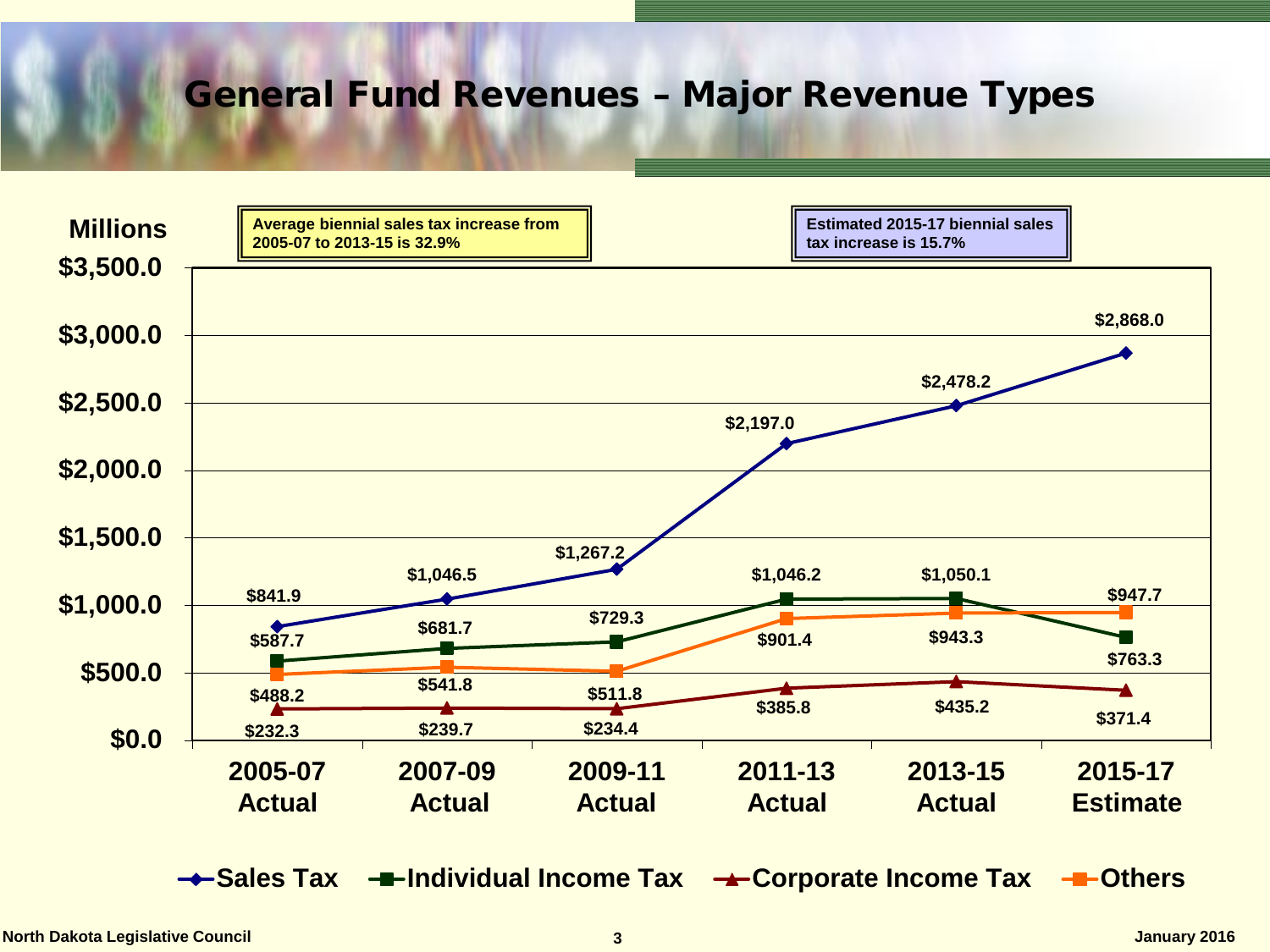### Total Oil and Gas Gross Production Tax and Oil Extraction Tax Revenues

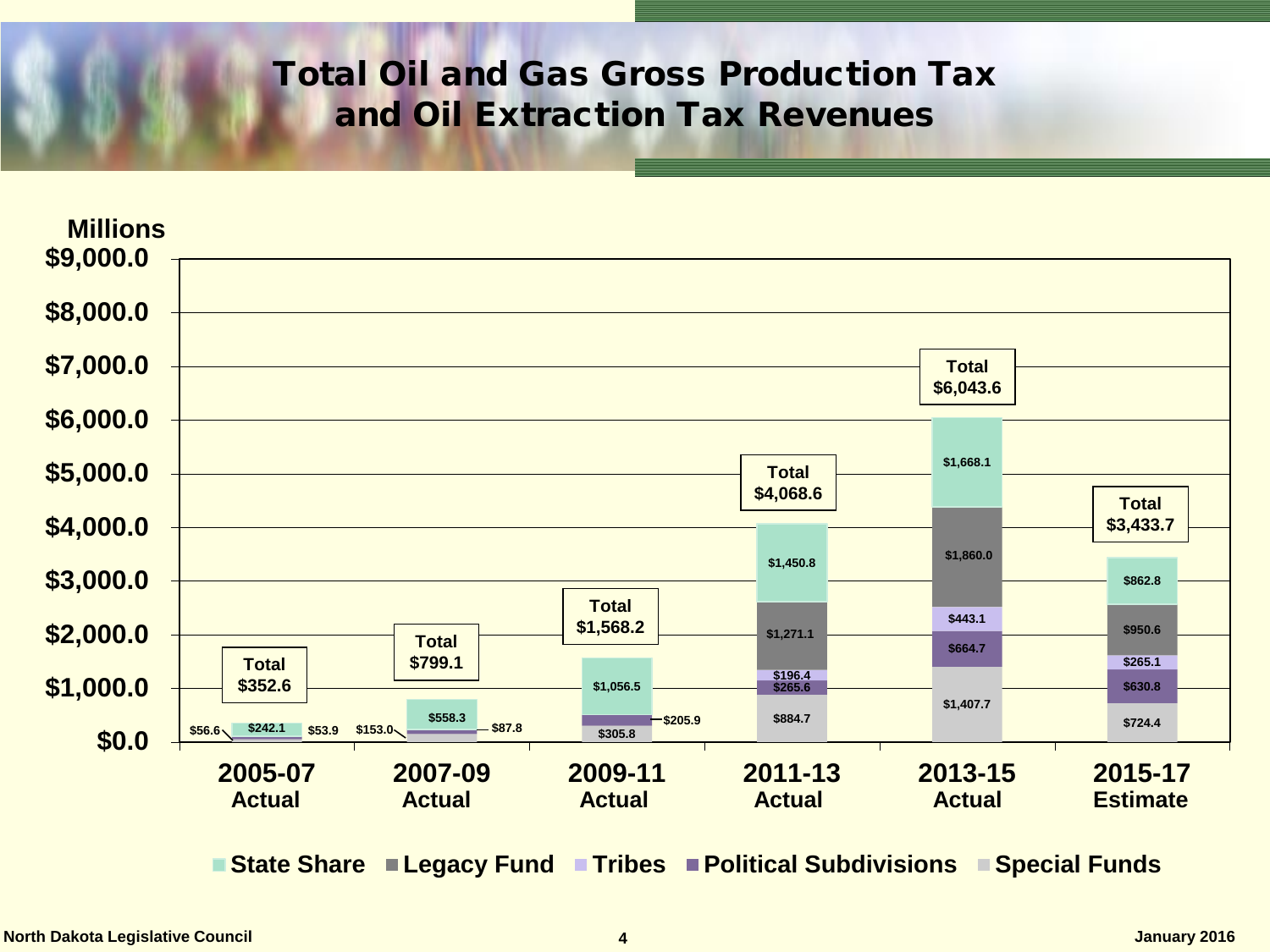### State Share of Oil and Gas Gross Production Tax and Oil Extraction Tax Revenues

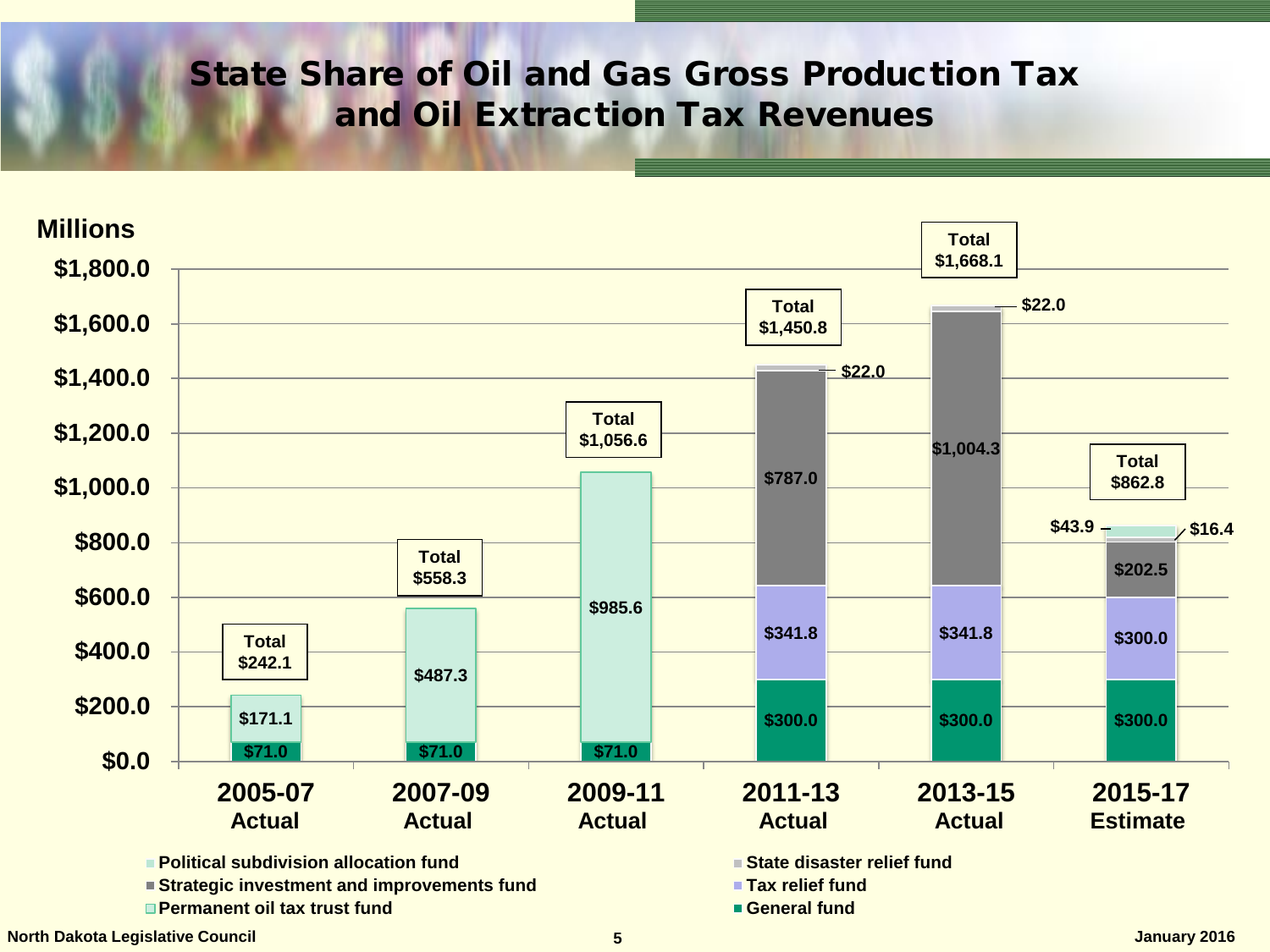# Appropriations – General Fund, Federal Funds, and Special Funds Appropriations



**North Dakota Legislative Council 6 January 2016**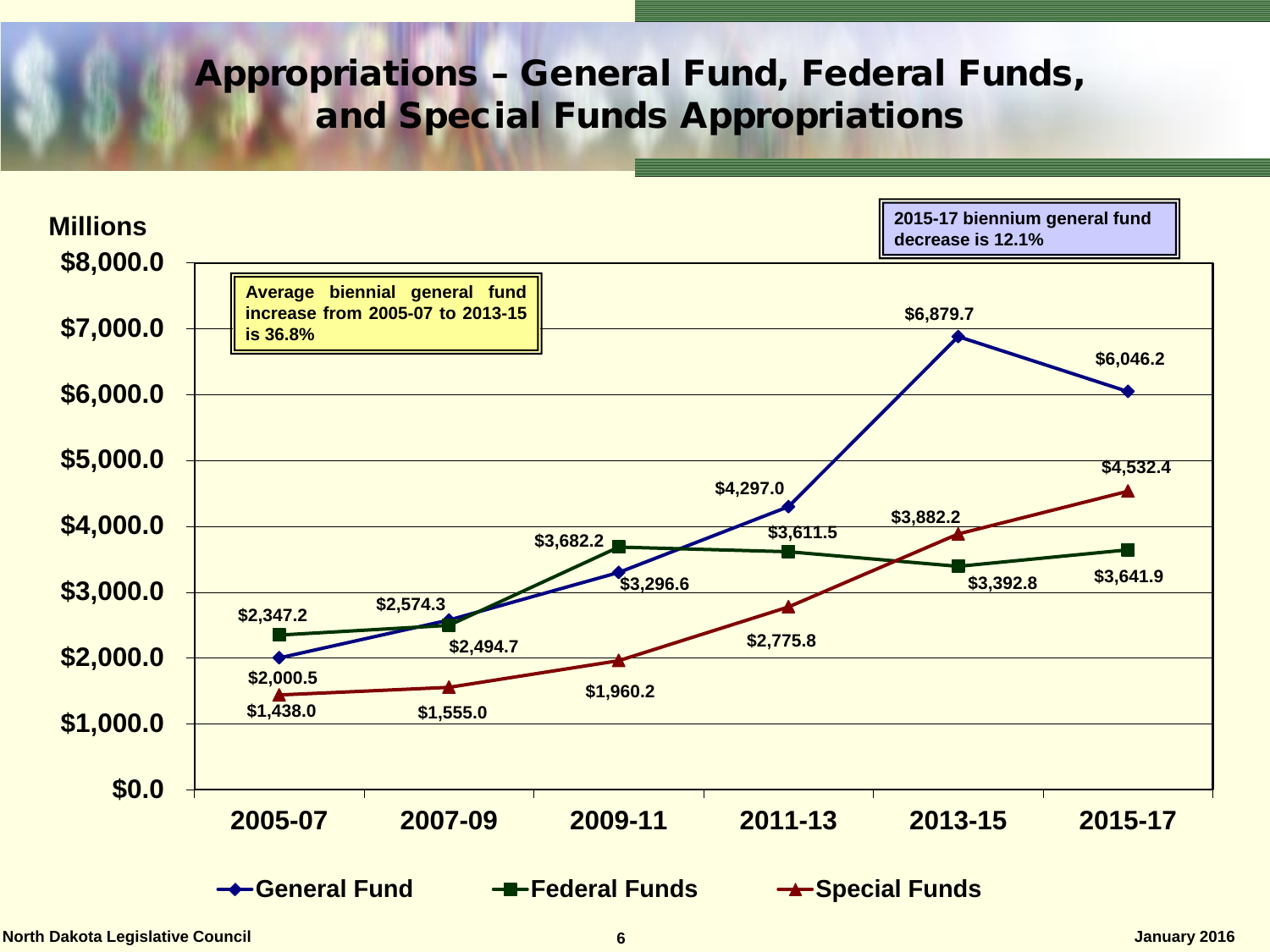# Appropriations – Ongoing and One-Time General Fund Appropriations



**Ongoing One-Time**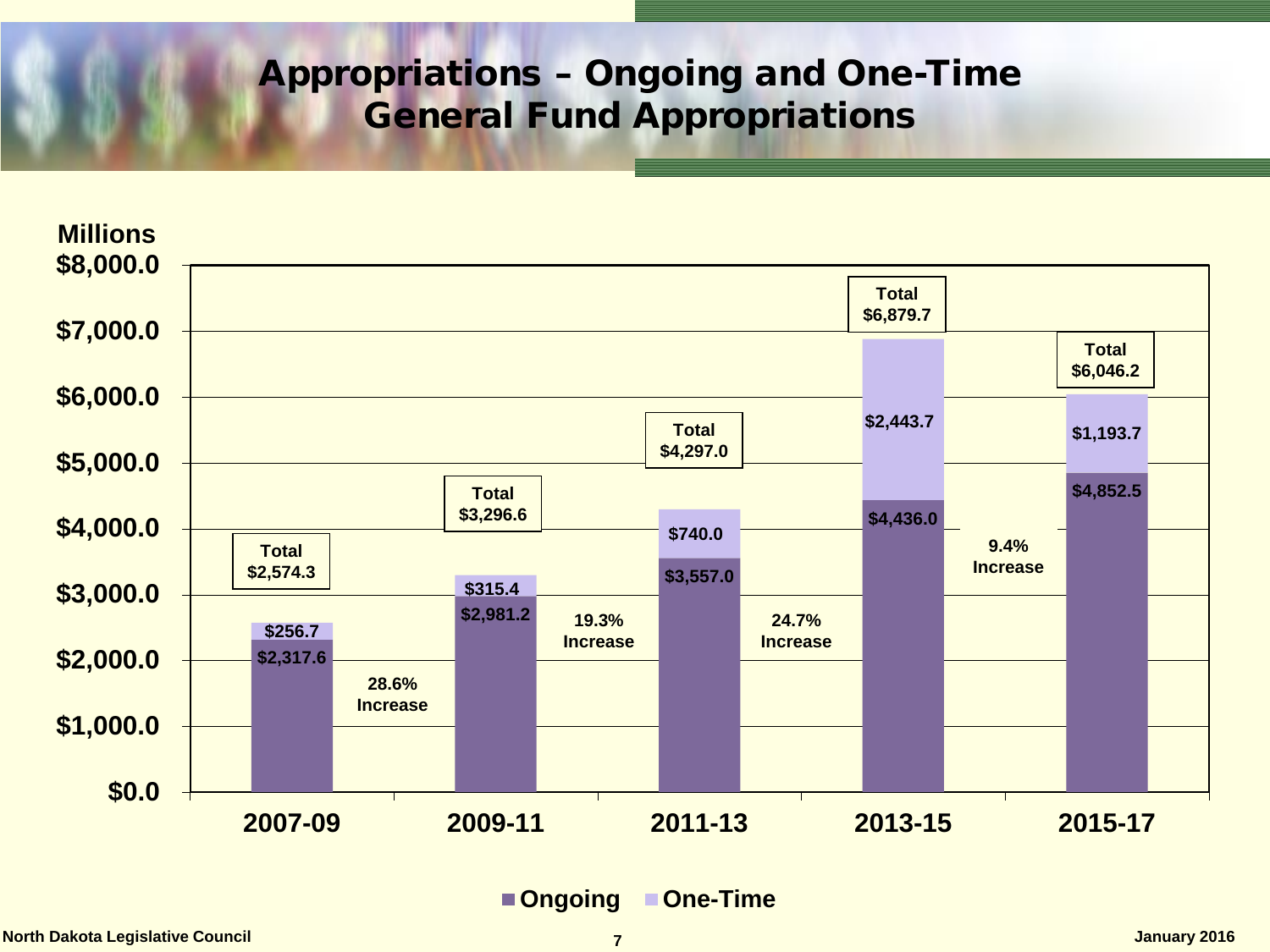#### Appropriations – Major General Fund Appropriations

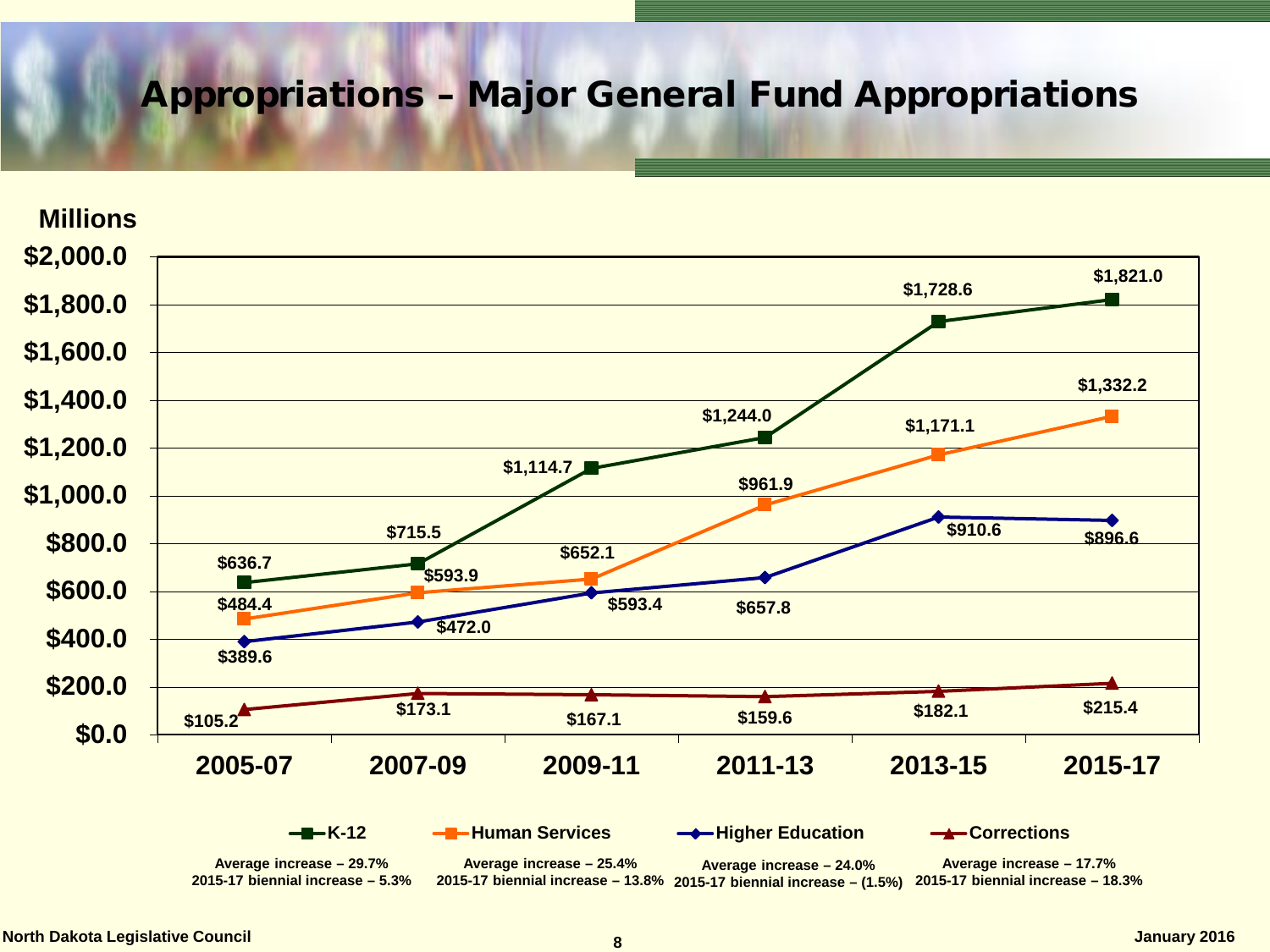# Appropriations – Comparison of General Fund Appropriations and Total Personal Income

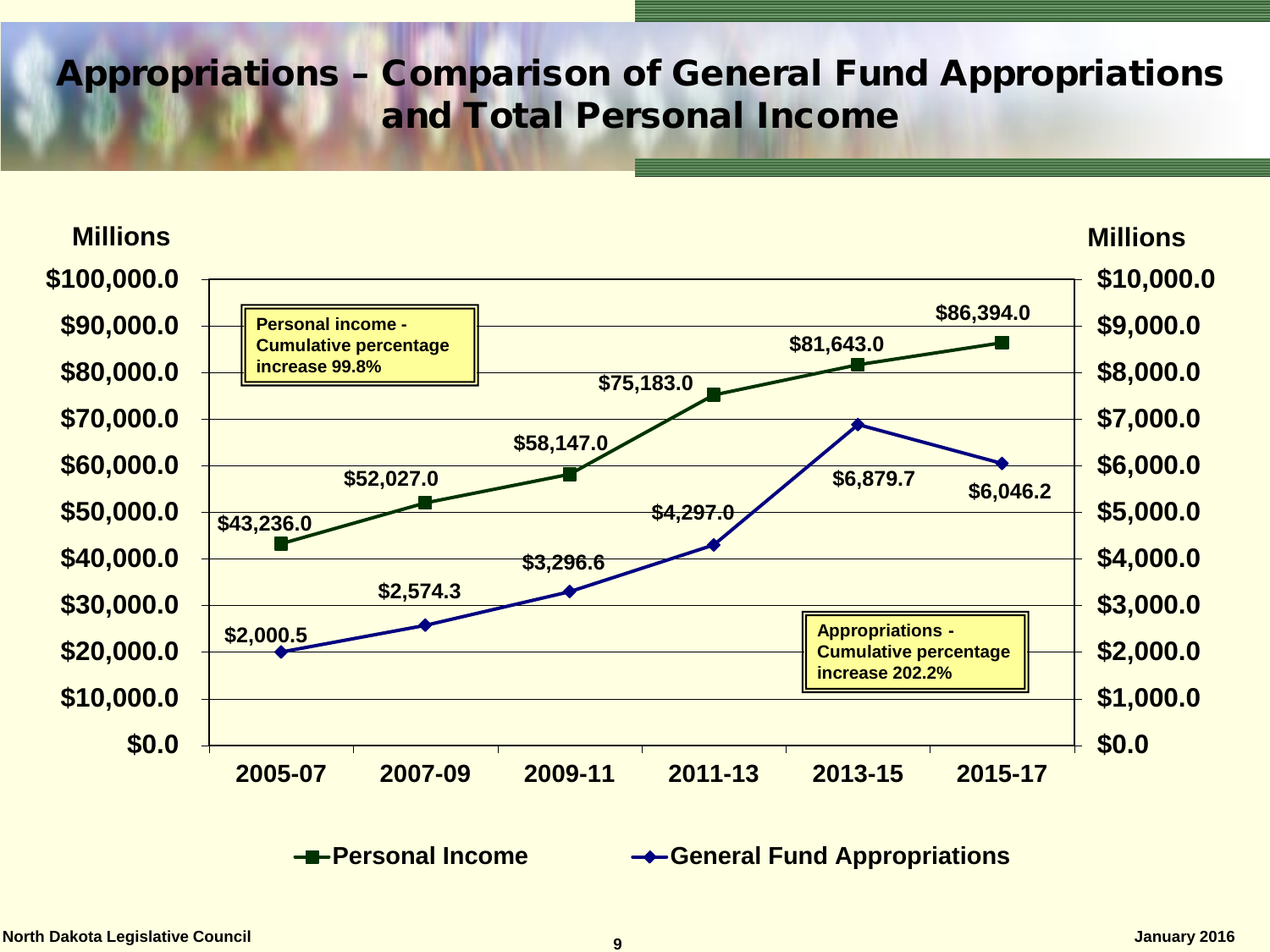# Higher Education – General Fund Appropriations and Tuition and Student Fee Revenue

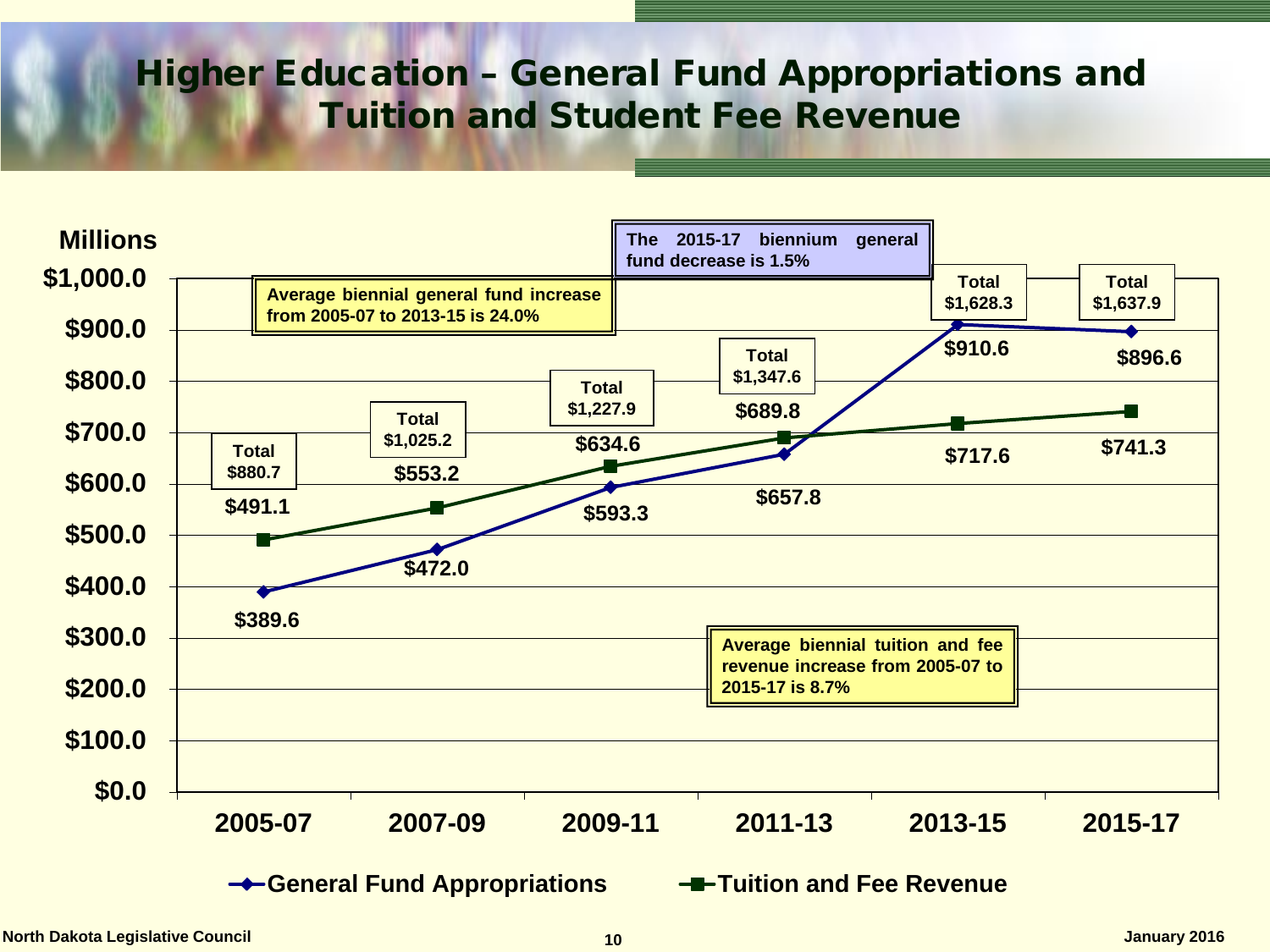# Higher Education – General Fund Appropriations and Full-Time Equivalent (FTE) Enrollments



**← Average Annual FTE Enrollment – General Fund Appropriations**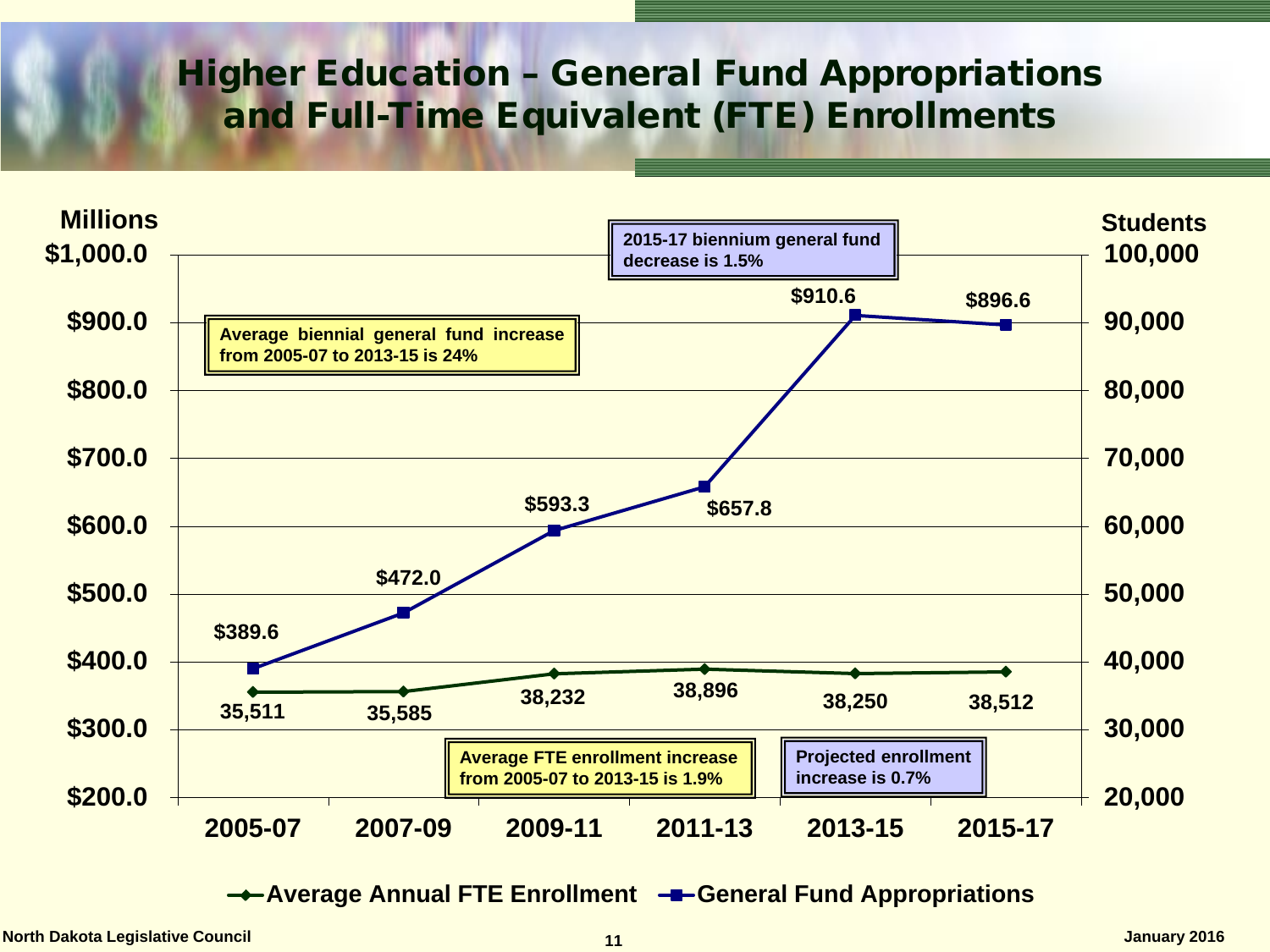#### Higher Education – Resident Tuition Rates

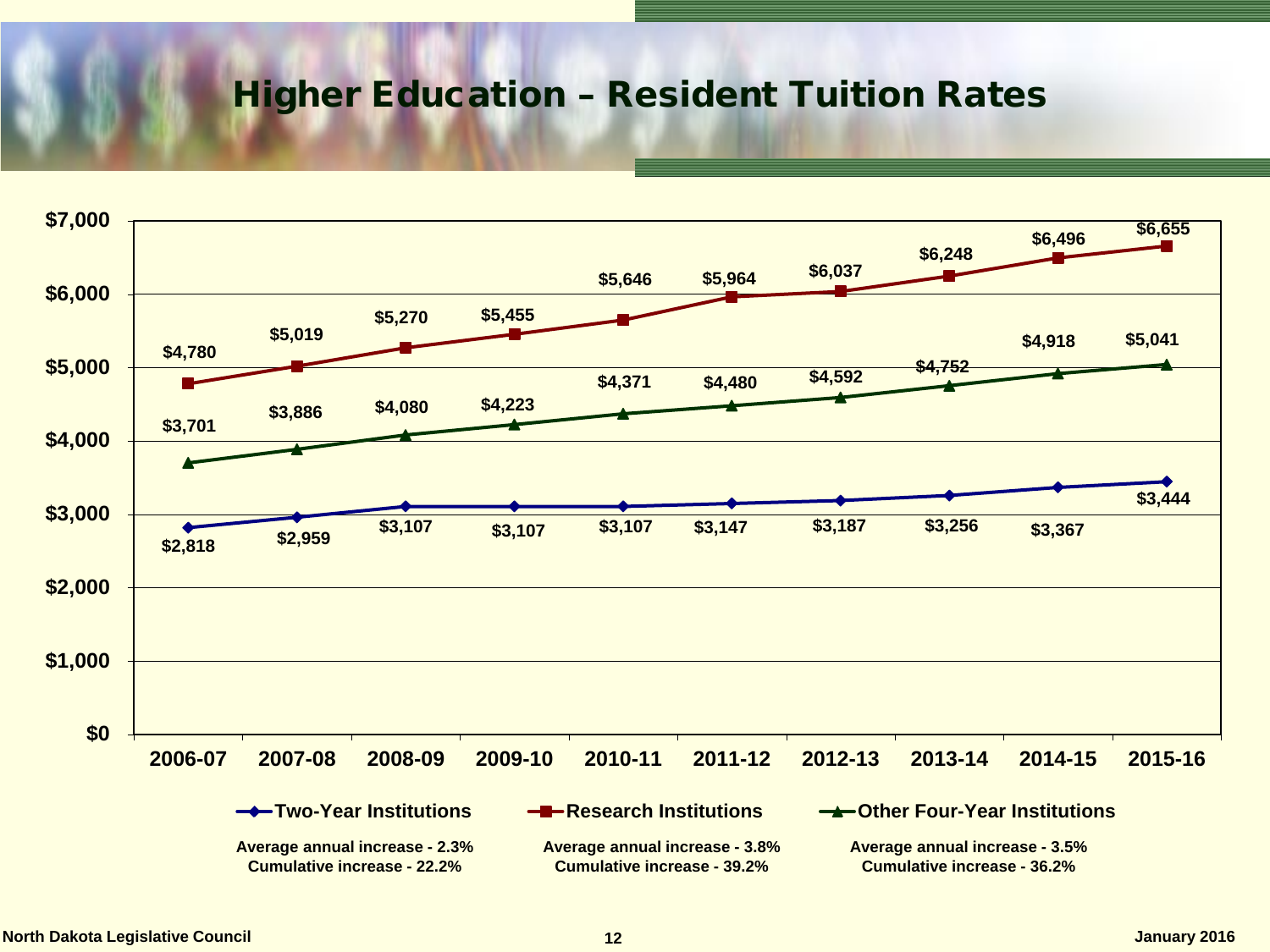## Kindergarten Through Grade 12 – State School Aid and Other Grant Funding



**General fund - School aid and other general fund grants**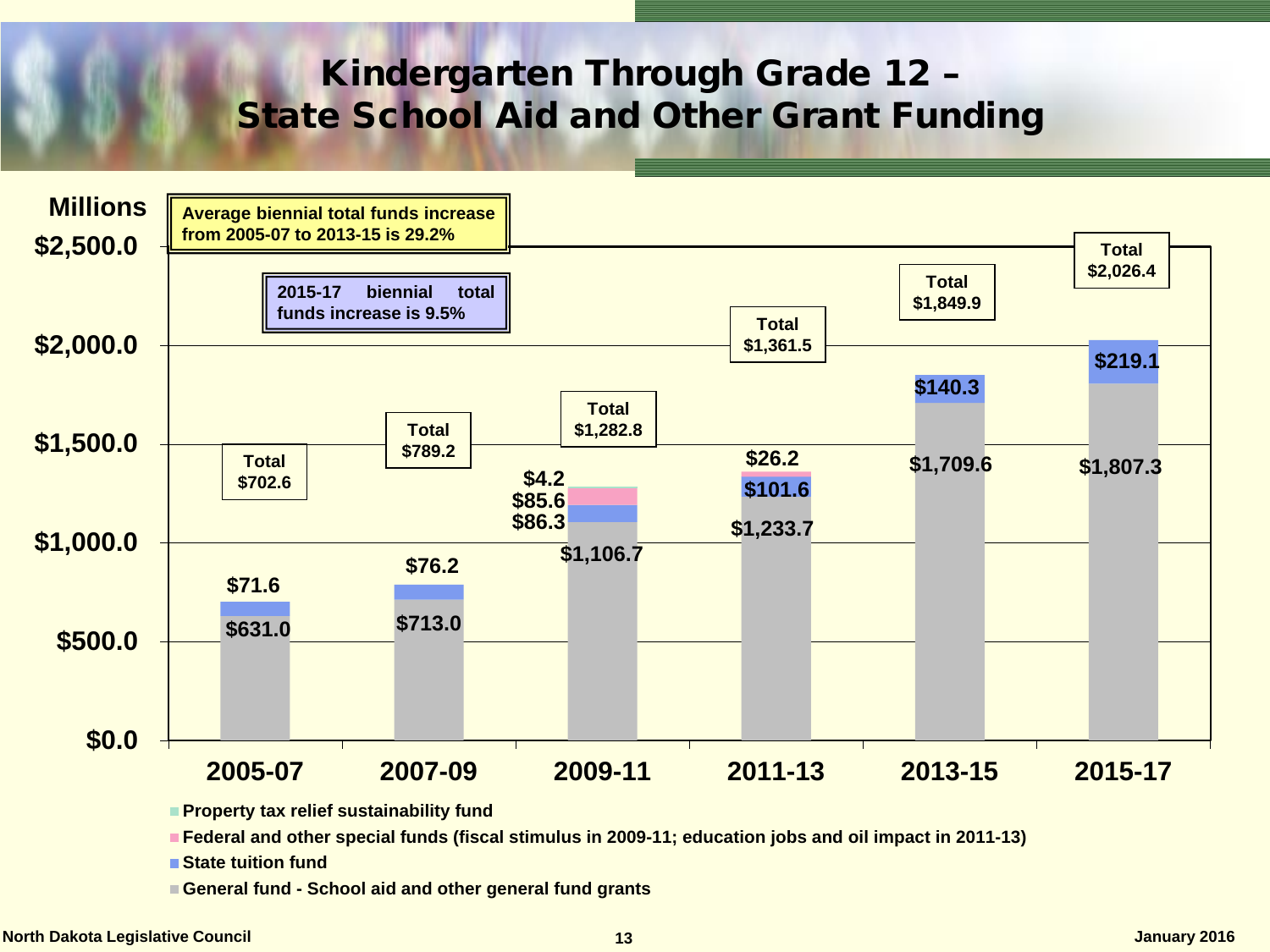# Kindergarten Through Grade 12 – Teachers and Student Enrollment

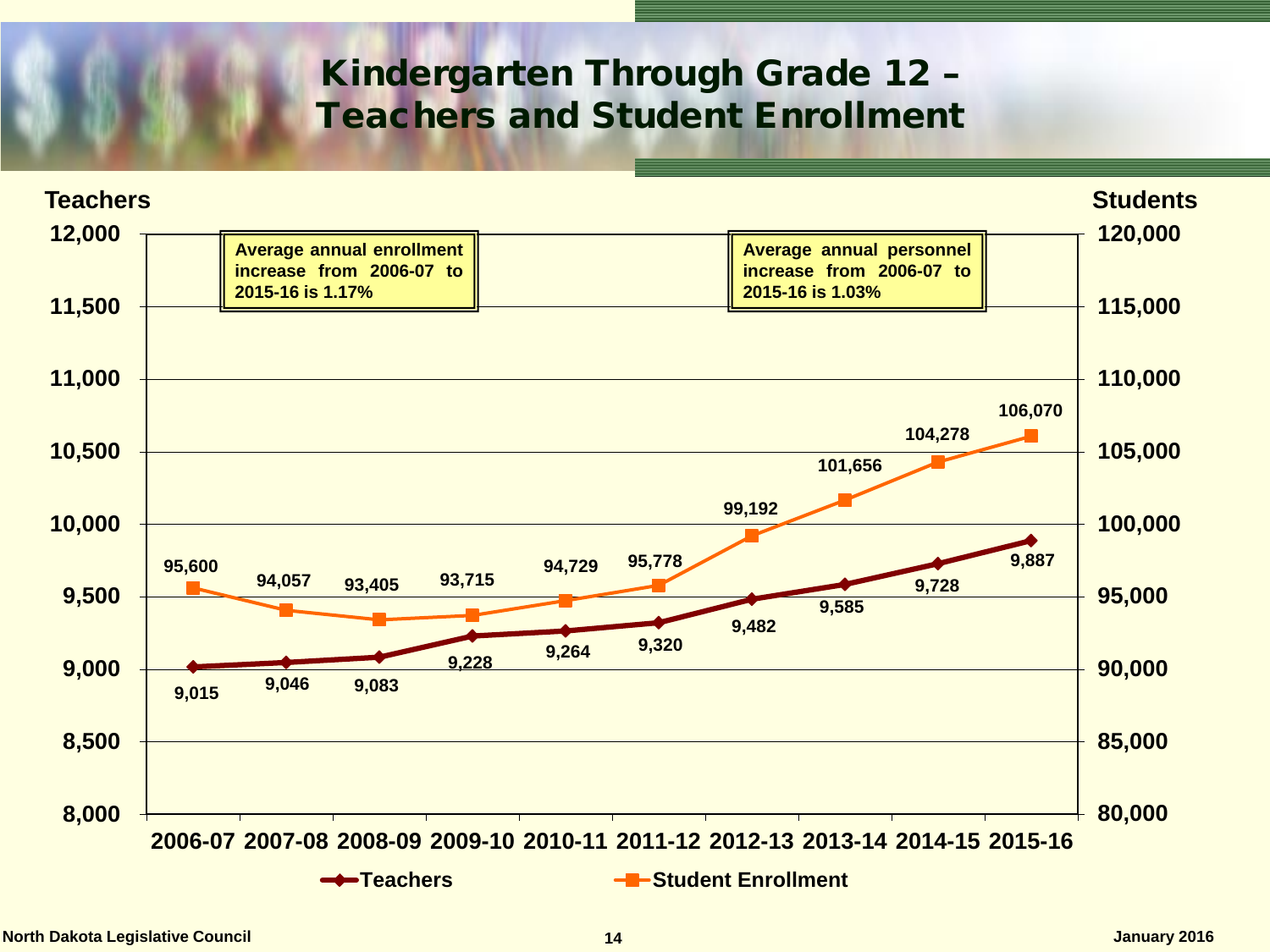## Department of Human Services – General Fund and Total Funds Appropriations

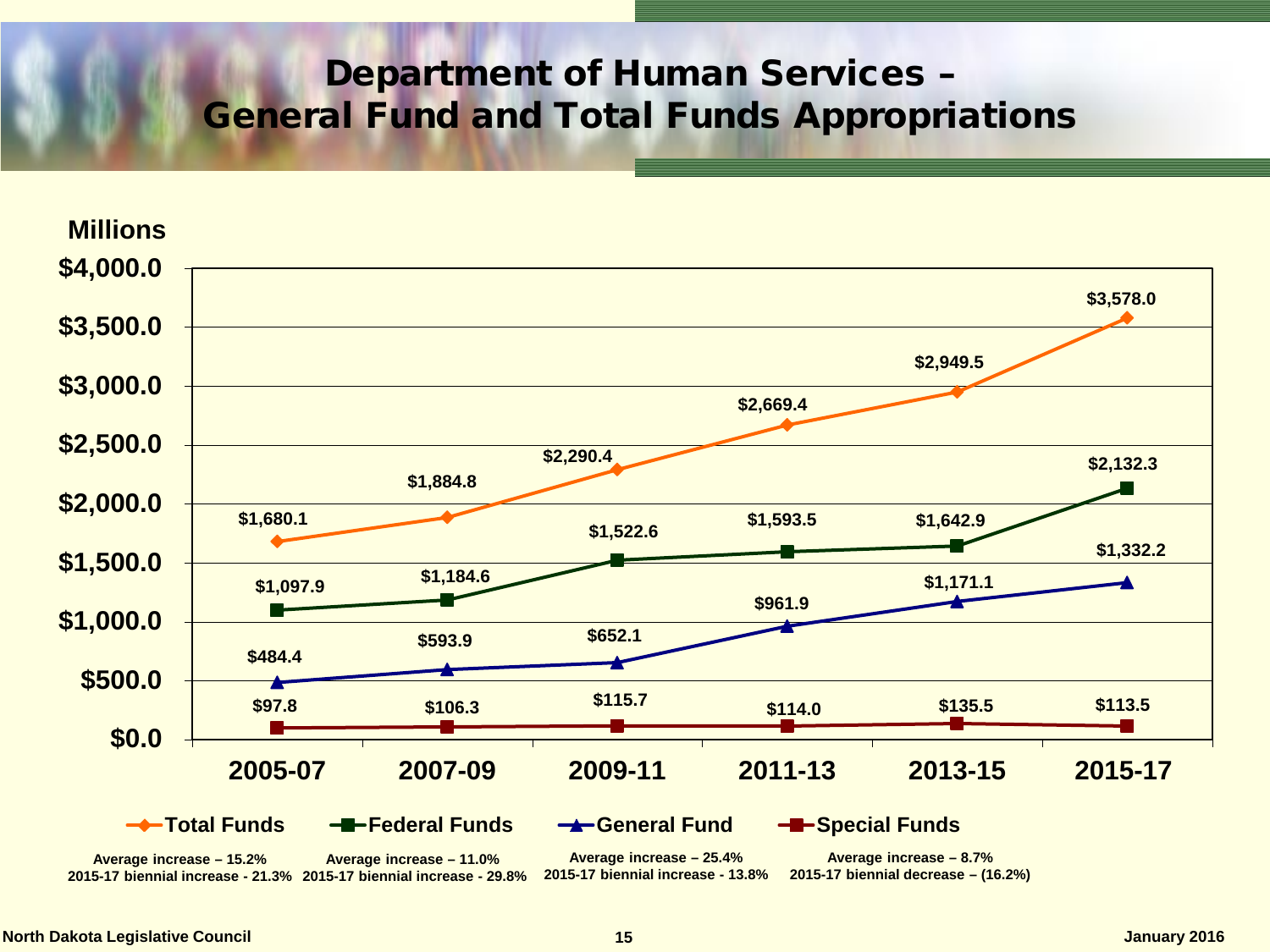#### Department of Human Services – Medical Services Grants

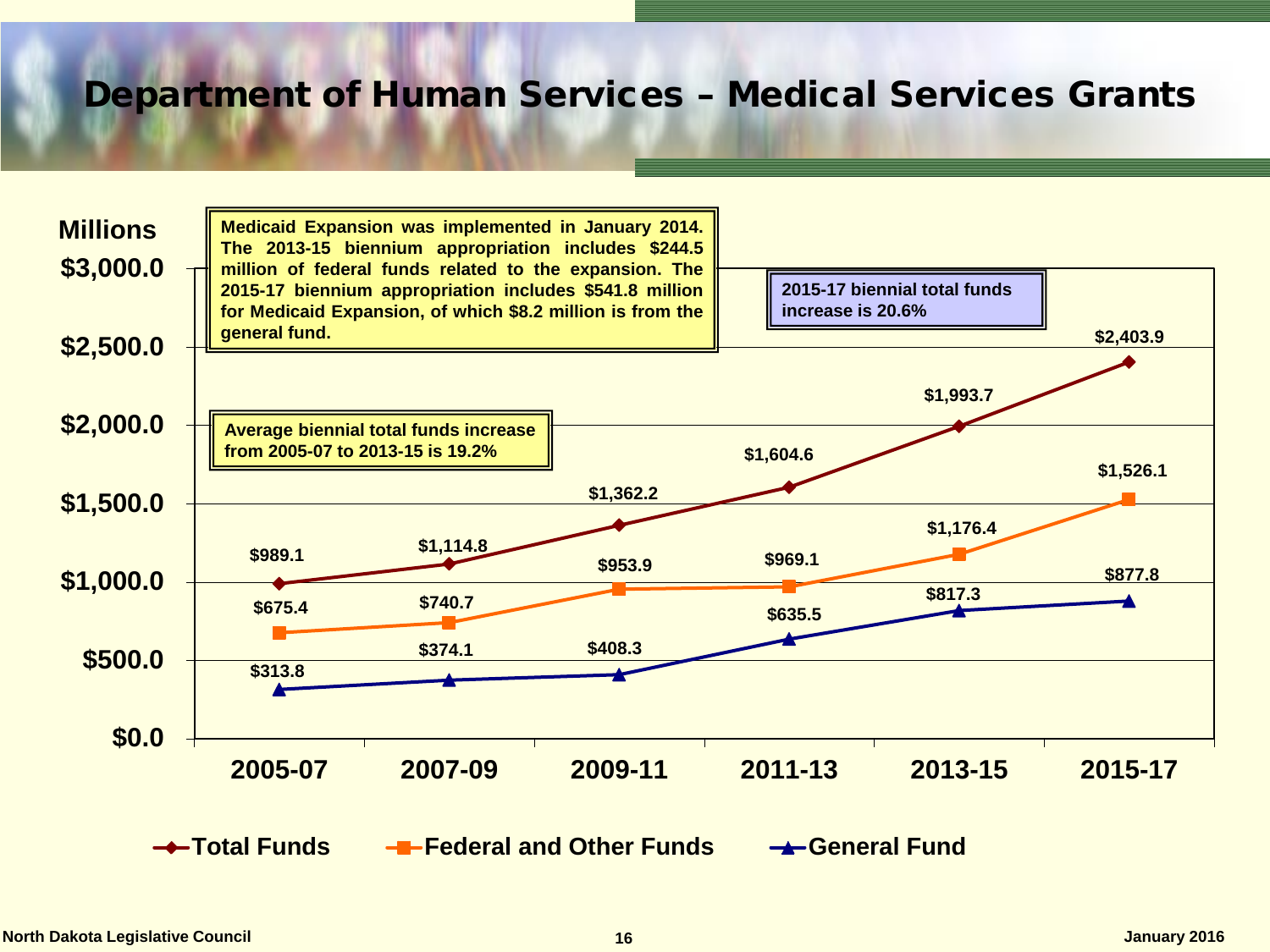#### Department of Human Services – Major Medicaid Costs

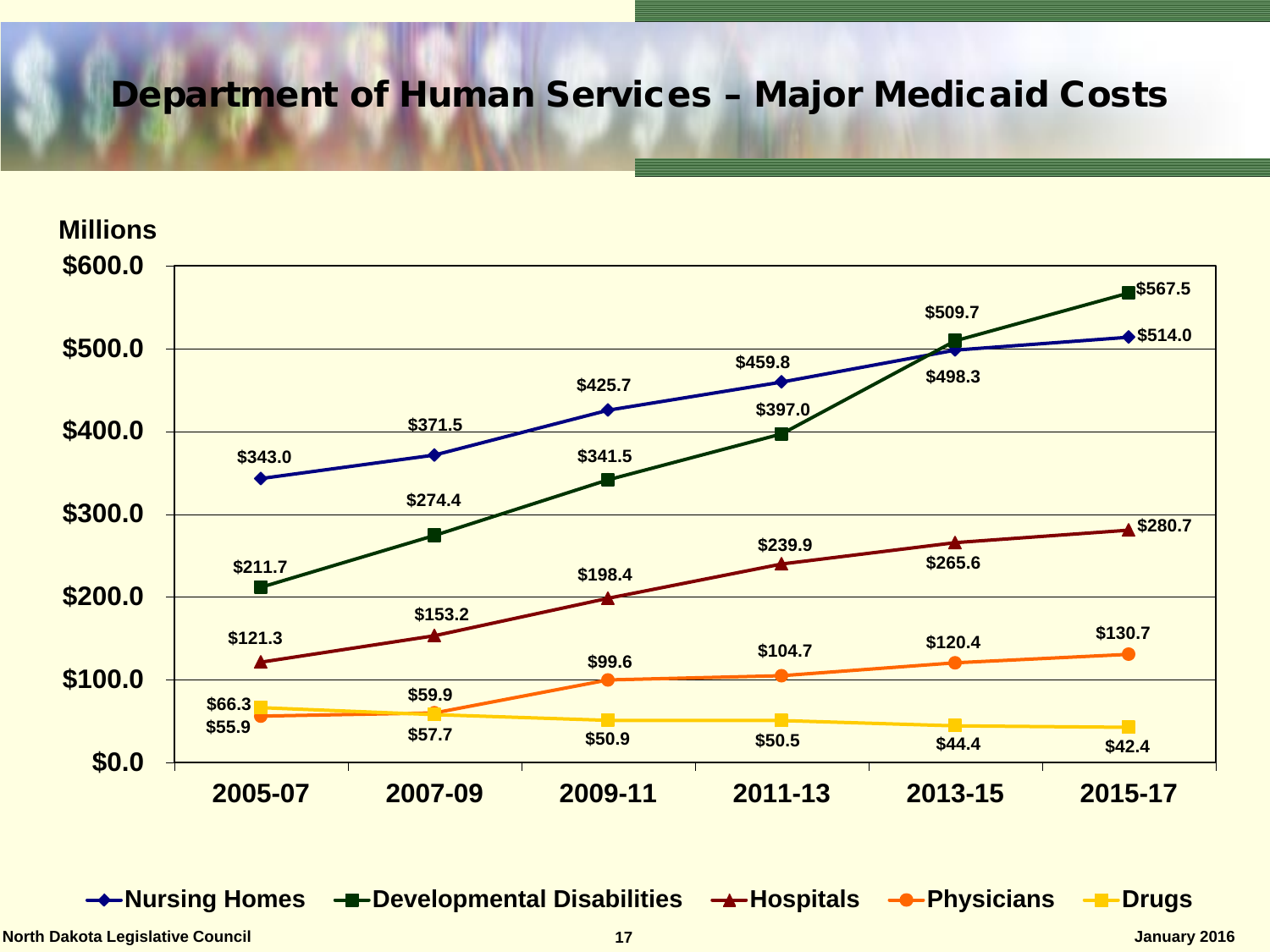## Department of Human Services – Federal Medical Assistance Percentage (FMAP)



**North Dakota Legislative Council 18 January 2016**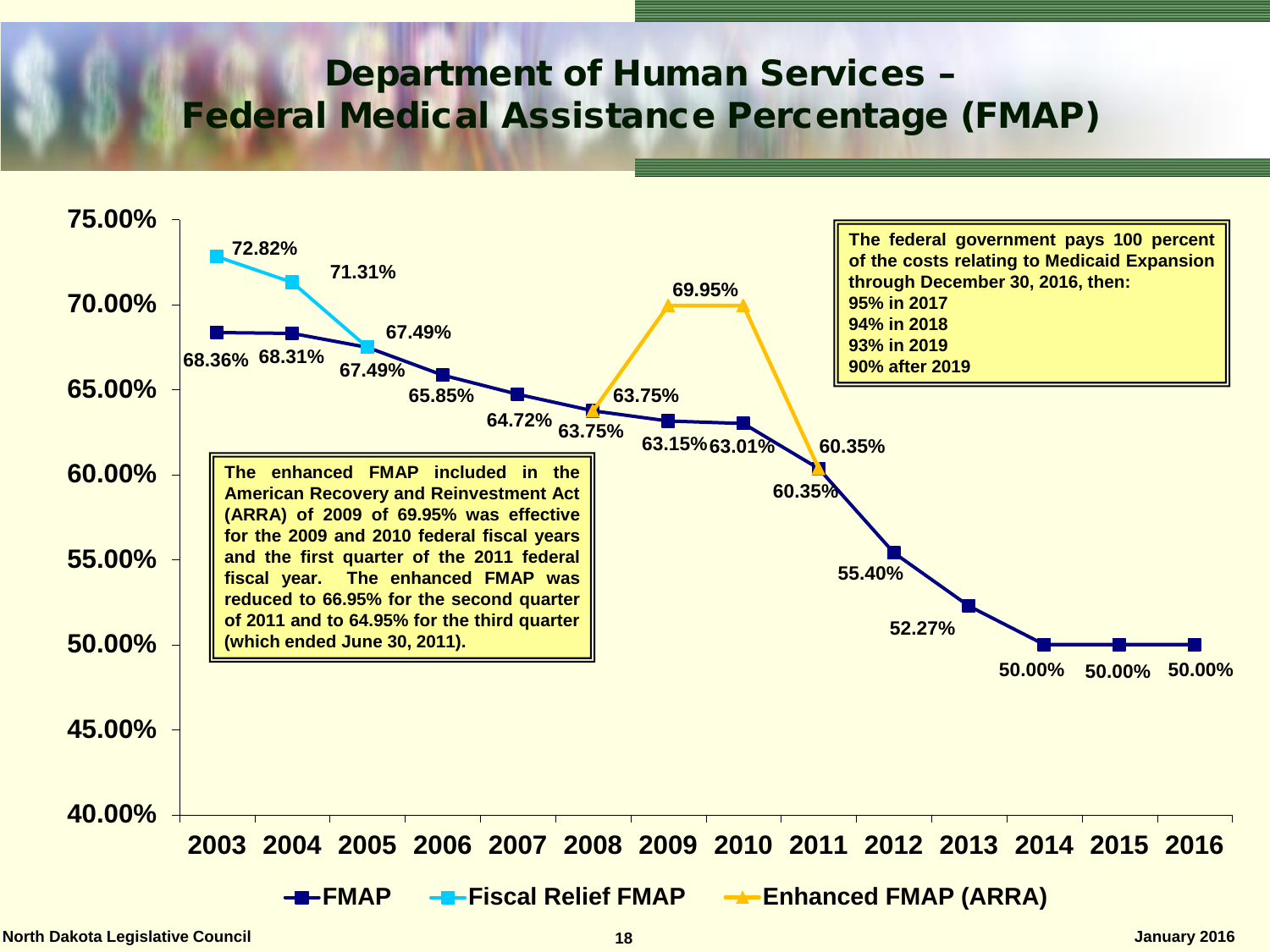### Department of Human Services – Nursing Home and Home and Community-Based Care Funding – Total Funds

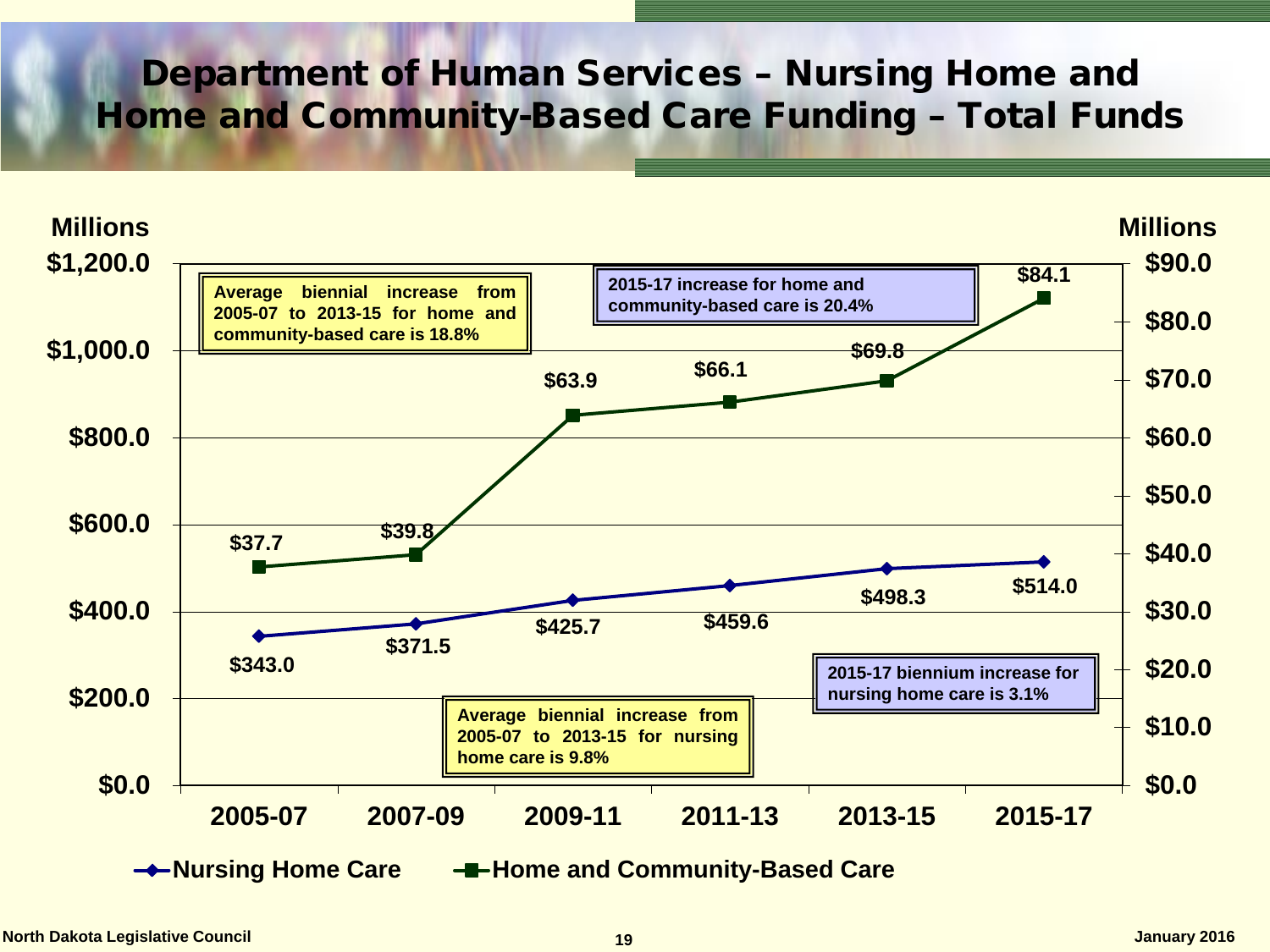## Department of Corrections and Rehabilitation – General Fund Appropriations and Inmate Counts

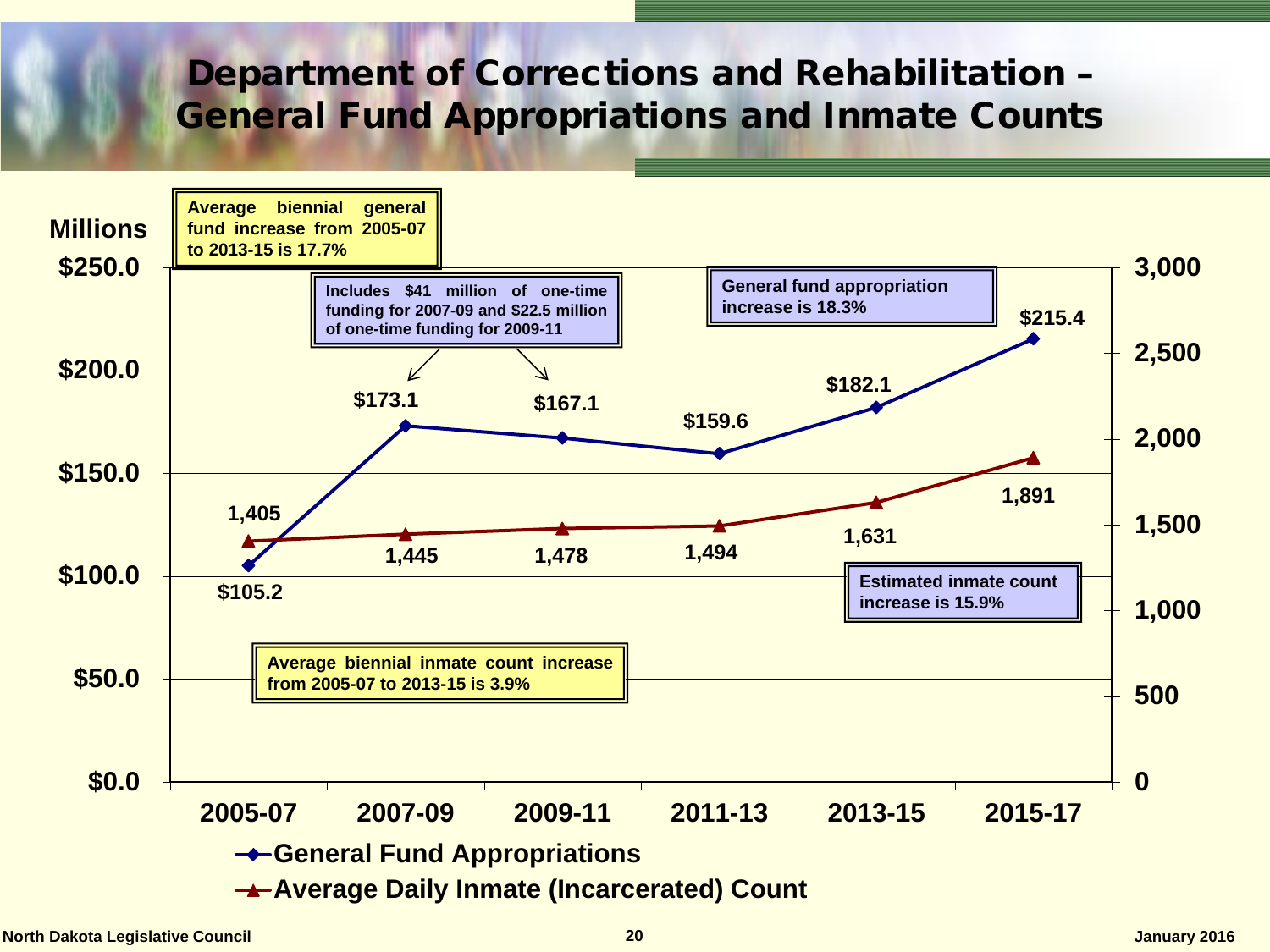## Department of Corrections and Rehabilitation – FTE Positions and Inmate Counts

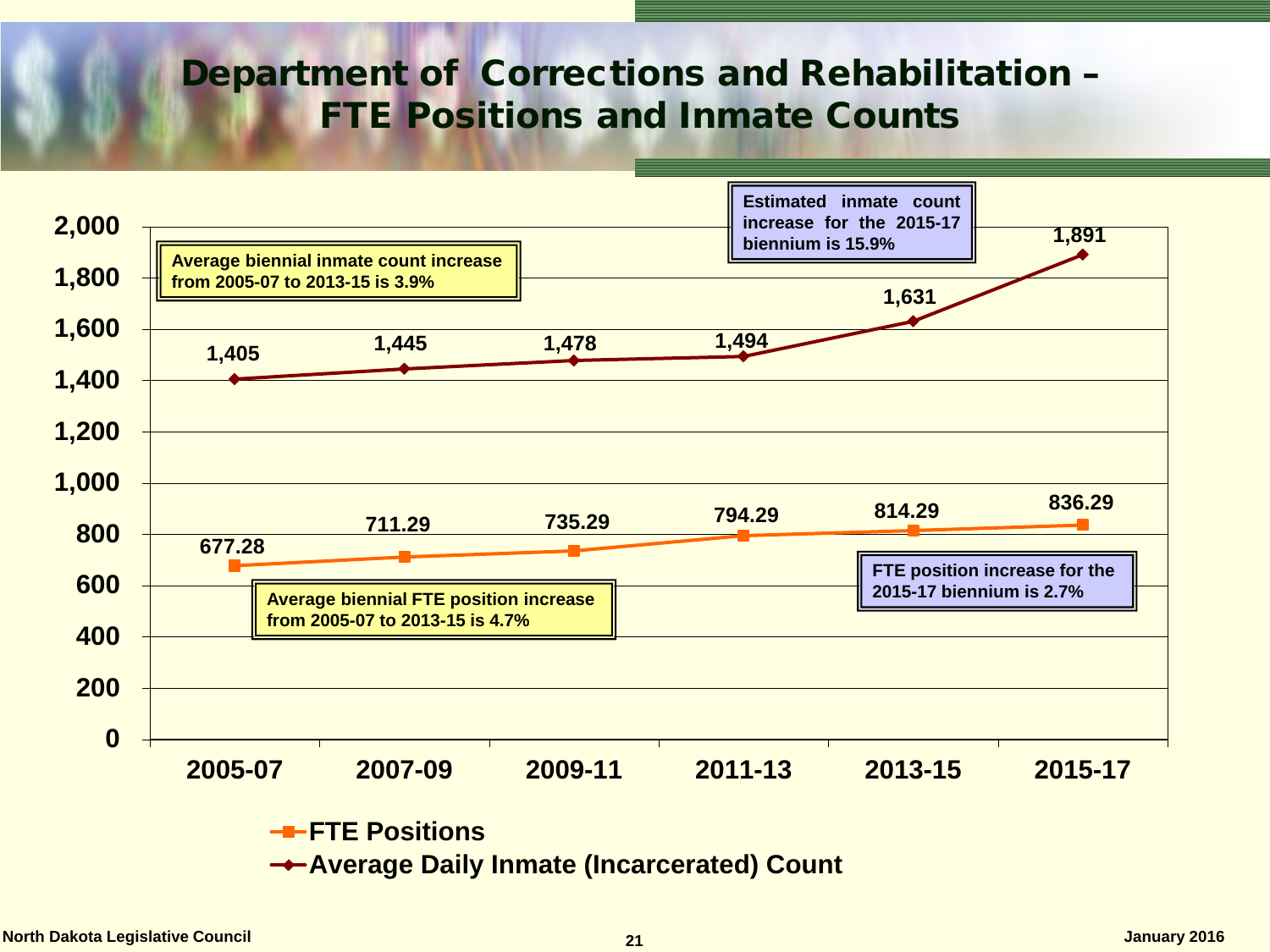# Department of Corrections and Rehabilitation – Inmate Counts



**North Dakota Legislative Council 22 January 2016**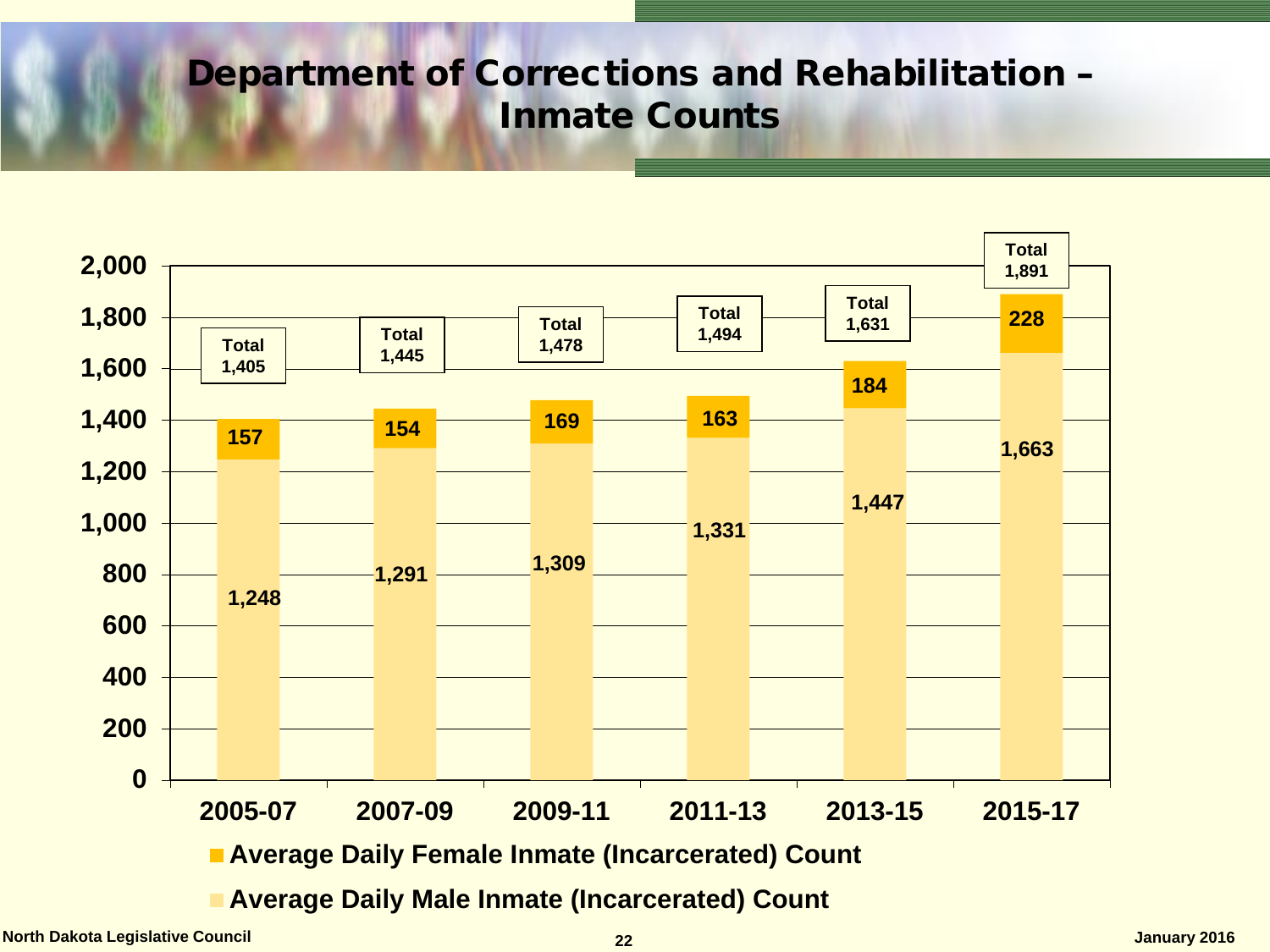### State Water Commission - Appropriations

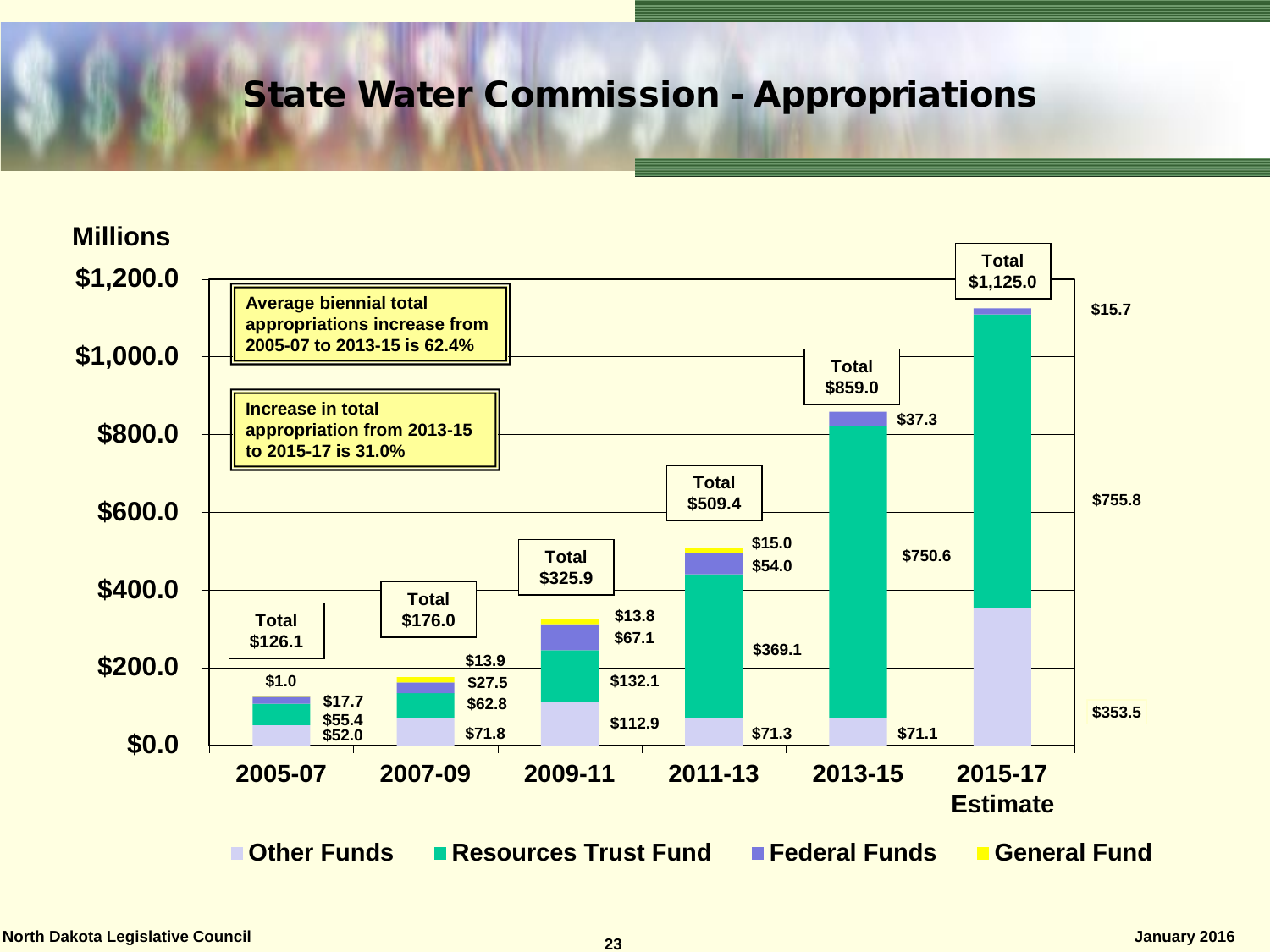# State Employees – Total FTE Positions (Excluding Higher Education)

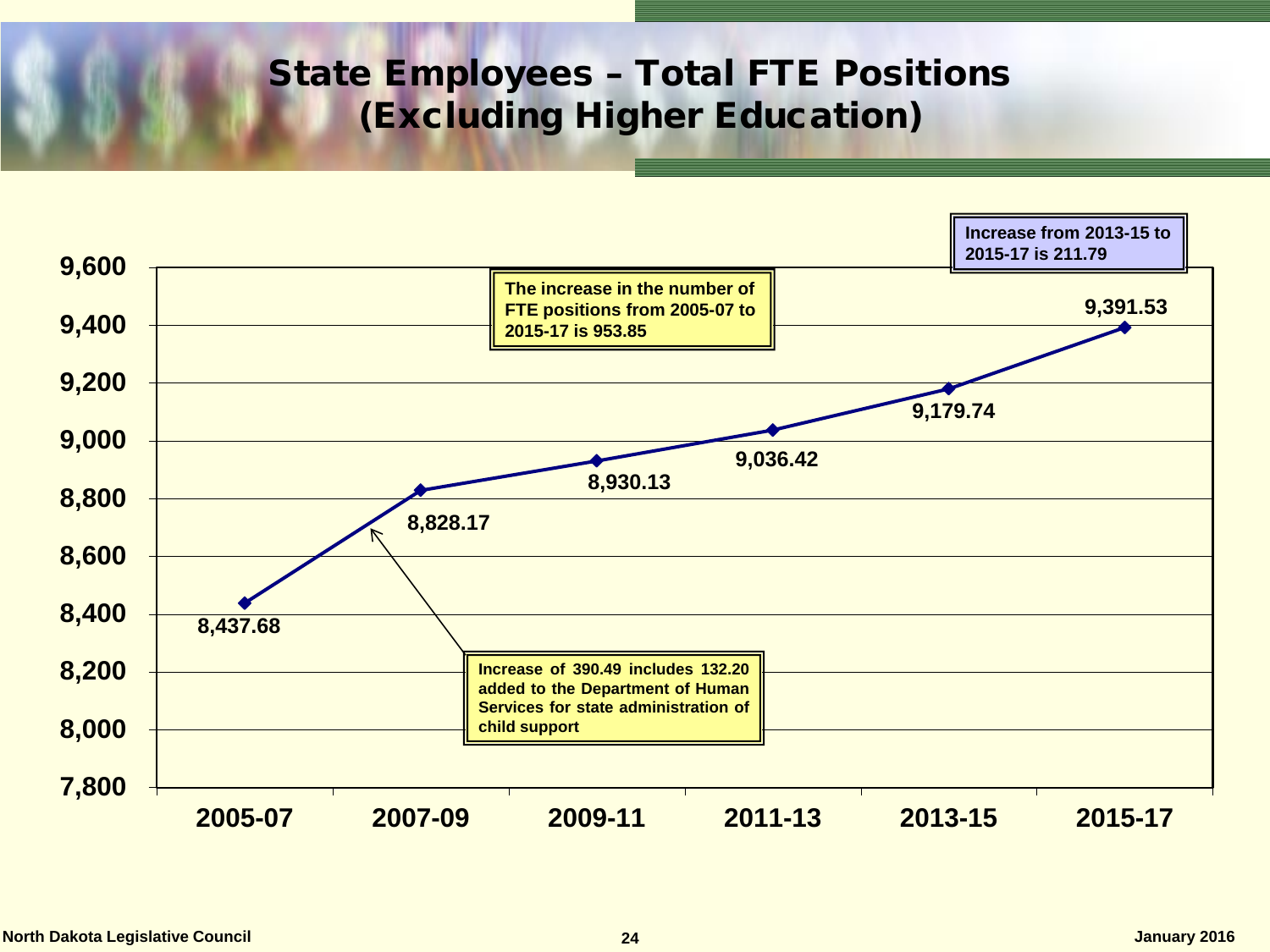#### Major Direct Assistance to Political Subdivisions (Including School-Related Funding)



**General Fund Appropriations**

**Special Funds Appropriations and Revenue Allocations**